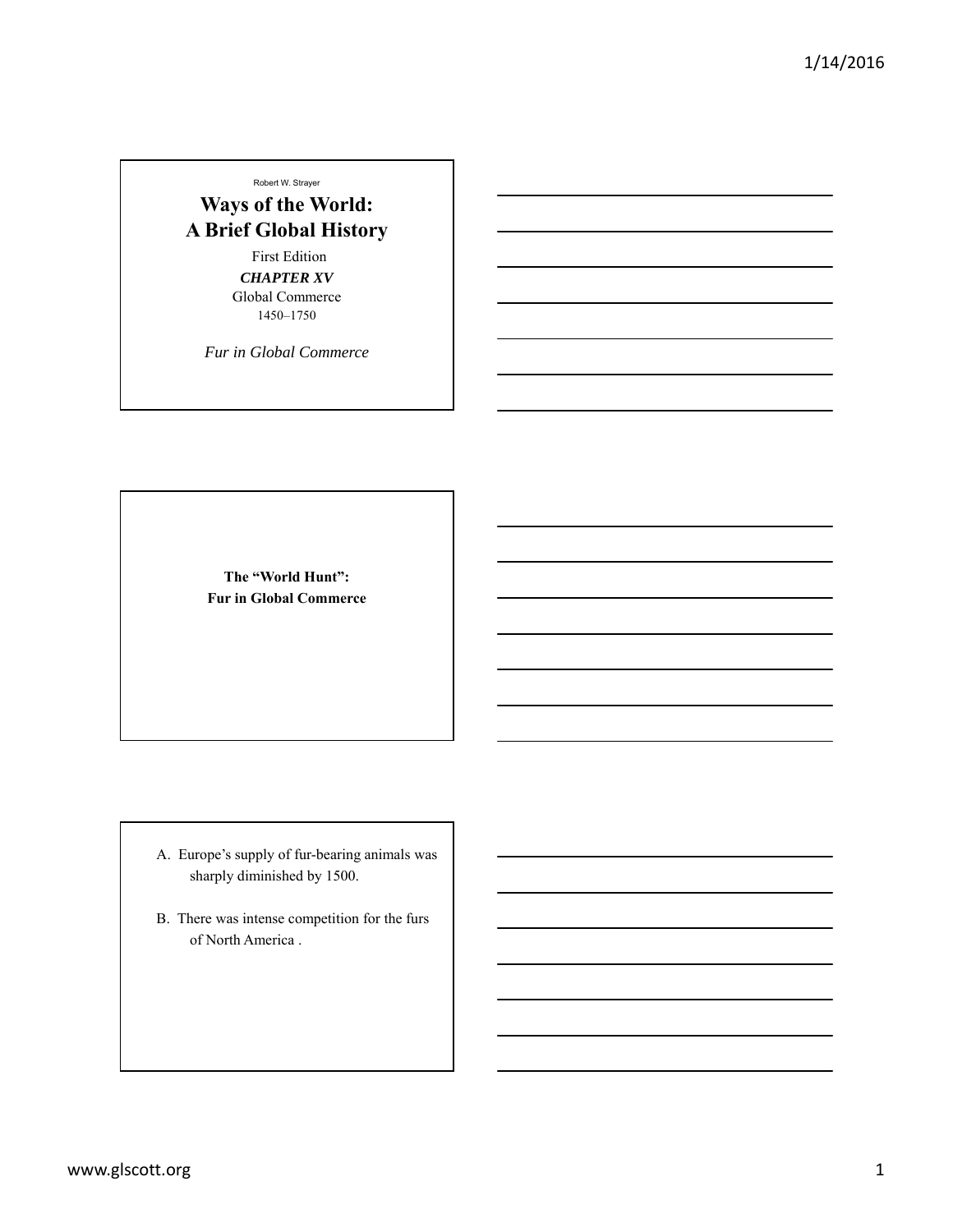## *North American fur trade*

- 1. Europeans usually traded with Indians for furs or skins, rather than hunting or trapping animals themselves
- 2. Beaver and other furry animals were driven to near extinction
- 3. By the 1760s, hunters in the southeastern British colonies took around 500,000 deer every year

- 4. *Trade was profitable for the Indians* a. Received many goods of real value
	- b. Huron chiefs enhanced their authority with control of European goods
	- c. Indians fell prey to European diseases
	- d. Fur trade generated much higher levels of inter-Indian warfare

- 5. *Native Americans became dependent on European trade goods.*
	- a. iron tools and cooking pots
	- b. gunpowder weapons
	- c. European textiles
	- d. result, many traditional crafts were lost
	- e. many animal species were depleted through overhunting
	- f. alcohol's deeply destructive effect on Indian societies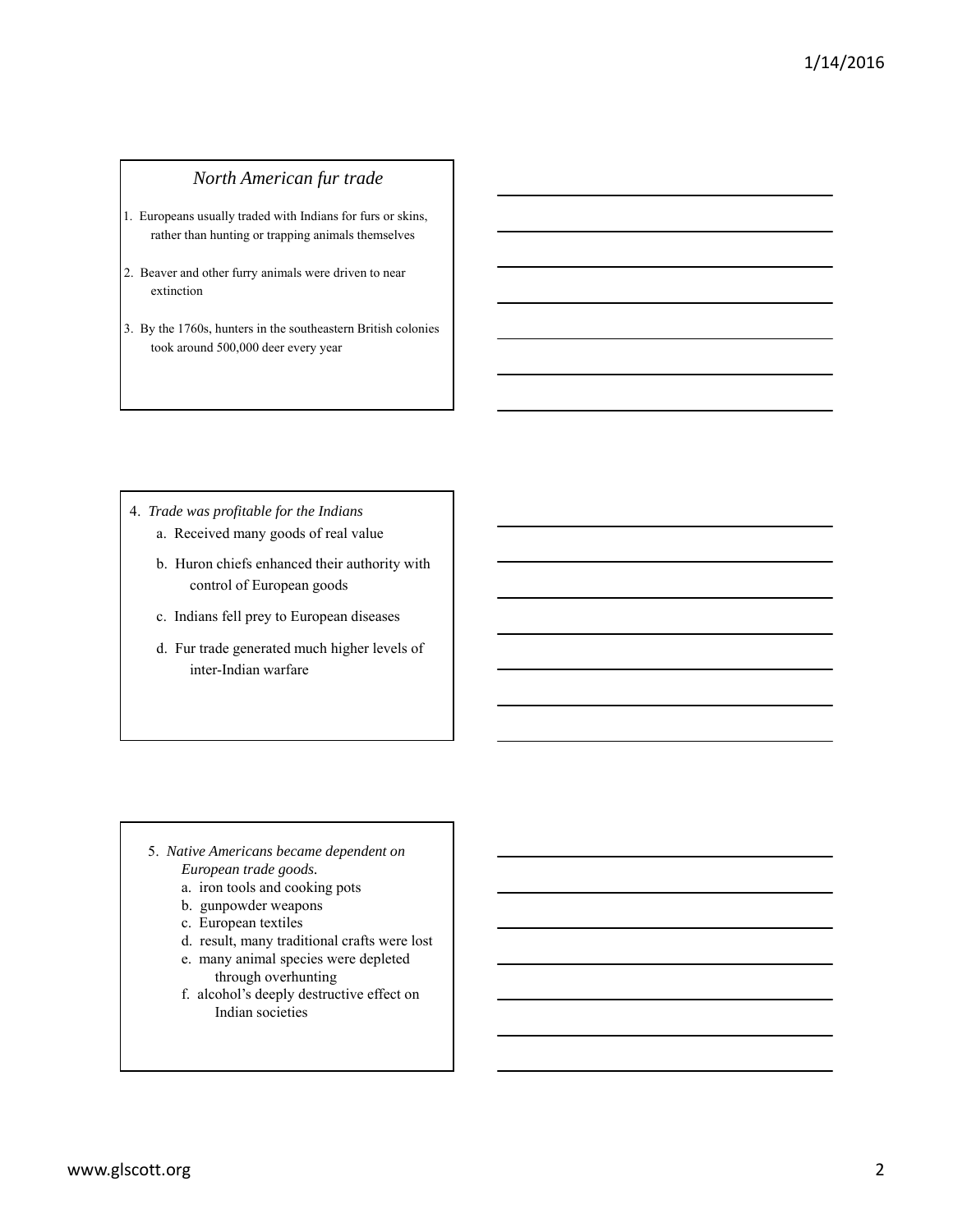

## *Russian fur trade*

- 1. Profits
- 2. Had a similar toll on native Siberians as it had on Indians
- 3. Russians didn't have competition
- 4. Private Russian hunters and trappers competed with Siberians





| <b>Positive Impact</b> | <b>Negative Impact</b> |  |  |
|------------------------|------------------------|--|--|
|                        |                        |  |  |
|                        |                        |  |  |
|                        |                        |  |  |
|                        |                        |  |  |
|                        |                        |  |  |
|                        |                        |  |  |
|                        |                        |  |  |
|                        |                        |  |  |
|                        |                        |  |  |
|                        |                        |  |  |
|                        |                        |  |  |
|                        |                        |  |  |